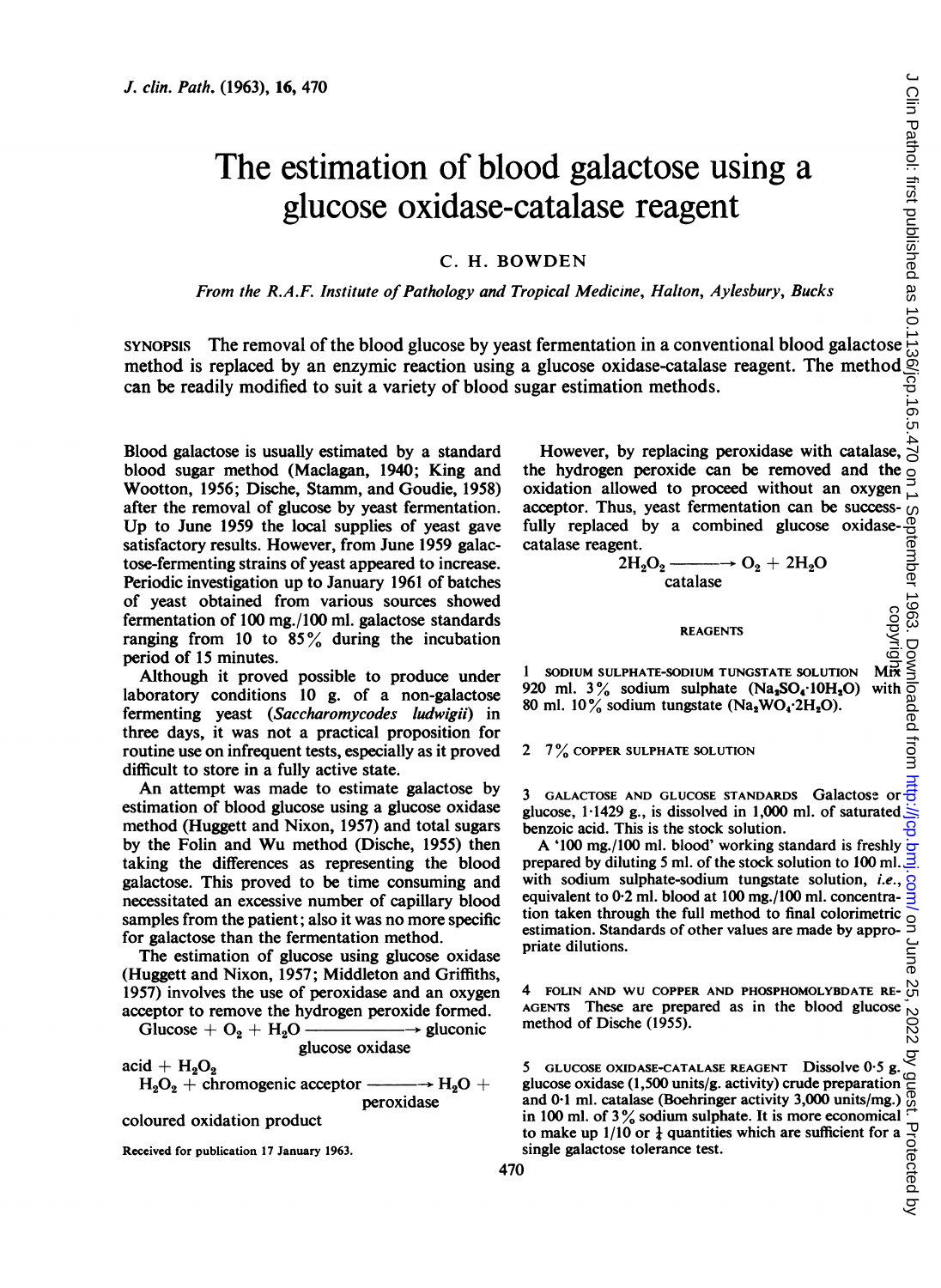<sup>1</sup> For a galactose tolerance follows:

| Test | Biank | <b>Standa</b> |
|------|-------|---------------|
|      |       |               |

|                               |           |           | 100 mg./<br>100 ml. | 50 mg./<br>100 ml. |
|-------------------------------|-----------|-----------|---------------------|--------------------|
| Sodium sulphate-sodium        |           |           |                     |                    |
| tungstate solution            | $3.5$ ml. | $3.5$ ml. |                     |                    |
| $100$ mg./ $100$ ml. standard |           |           | $3.5$ ml.           |                    |
| 50 mg./100 ml. standard       |           |           |                     | $3.5$ ml.          |
| <b>Fasting blood</b>          |           | $0.2$ ml. | $0.2$ ml.           | $0.2$ ml.          |
| Test specimen                 | $0.2$ ml. |           |                     |                    |

The  $pH$  of the above solutions varies between 7.3 and 7.45.

2 Add 1 ml. glucose oxidase-catalase reagent, mix, and incubate at 37°C. for 60 minutes.

3 Add 0.3 ml. of 7% copper sulphate solution to precipitate the proteins and centrifuge.

4 Pipette 2 ml. samples of the clear filtrate into Folin and Wu tubes and proceed to the colorimetric estimation as described by Dische (1955) for blood glucose.

## USE OF GLUCOSE OXIDASE-CATALA

Initial investigations using glucose oxidase were confused by two factors. First, crude glucose oxidase contains variable amounts of catalase. One batch gave satisfactory results with or without added catalase, thus making it appear that the glucose oxidaseperoxidase reagent used for glucose estimation (Huggett and Nixon, 1957) was a satisfactory substitute for yeast. However, later batches of glucose oxidase showed that catalase was necessary to prevent product inhibition.

Table <sup>I</sup> shows the results obtained using three different batches of glucose oxidase with two batches

## TABLE <sup>I</sup>

VARIABILITY OF CATALASE CONTENT IN BATCHES OF GLUCOSE OXIDASE

|                                                                         | Percentage of<br>200 mg./100 ml.<br><b>Glucose Standard</b><br>Recovery |
|-------------------------------------------------------------------------|-------------------------------------------------------------------------|
| Glucose oxidase batch I (250 mg./100 ml.) only<br>$+$ catalase batch A  | 97                                                                      |
| $(0.2$ ml./100 ml.)<br>$+$ catalase batch $B$                           | 58                                                                      |
| $(0.2$ ml./100 ml.)<br>$+$ peroxidase                                   | 53                                                                      |
| $(2 \text{ ml. } / 100 \text{ ml.})$                                    | 100                                                                     |
| Glucose oxidase batch II (250 mg./100 ml.) only<br>$+$ catalase batch A | 95                                                                      |
| $(0.2$ ml./100 ml.)                                                     | 44                                                                      |
| Glucose oxidase batch III (250 mg./100 ml.)<br>$+$ catalase batch A     | 40                                                                      |
| $(0.2$ ml. $/100$ ml.)                                                  | 34                                                                      |

of catalase. The concentration of glucose oxidase was reduced to ensure that a measurable amount of glucose was left from a  $200$  mg./100 ml. standard after 60 minutes' incubation at 37°C.<br>The second factor which caused difficulty was that

 $B_{\text{rds}}$  although the protein precipitation with  $7\%$  copper sulphate solution appeared to be complete and clear filtrates were obtained, it was found that enzyme activity was not stopped. Thus, false results on the effectiveness of enzyme concentrations were obtained.

Figure 1 shows the results obtained when 100 mg. and 200 mg. glucose/100 ml. standards were incubated with glucose oxidase-catalase reagent. The enzyme mixture was added to duplicate tubes at intervals of 10 minutes up to 60 minutes. The  $7\%$  copper sulphate solution was added to all tubes at 60 min. and after about two hours the colorimetric estimation was completed. It can be seen that the 100 mg. glucose/ 100 ml. standard appears to be completely metabolized after 35 to 40 minutes' incubation and that only 7 mg. glucose/100 ml. appears to be left from the 200 mg. glucose/100 ml. standard after 60 minutes' incubation. Note that the zero time incubation tubes give reduced readings compared with the standards which did not have enzyme mixture added, showing



FIG. 1.  $\Delta$  100 mg. glucose/100 ml. standard after incubation with glucose oxidase-catalase reagent.

100 mg. glucose/100 ml. standard with enzyme reagent replaced with  $3\%$  sodium sulphate.

 $\bigcirc$  200 mg. glucose/100 ml. standard after enzyme incubation.

0 200 mg. glucose/100 ml. standard without enzyme incubation.